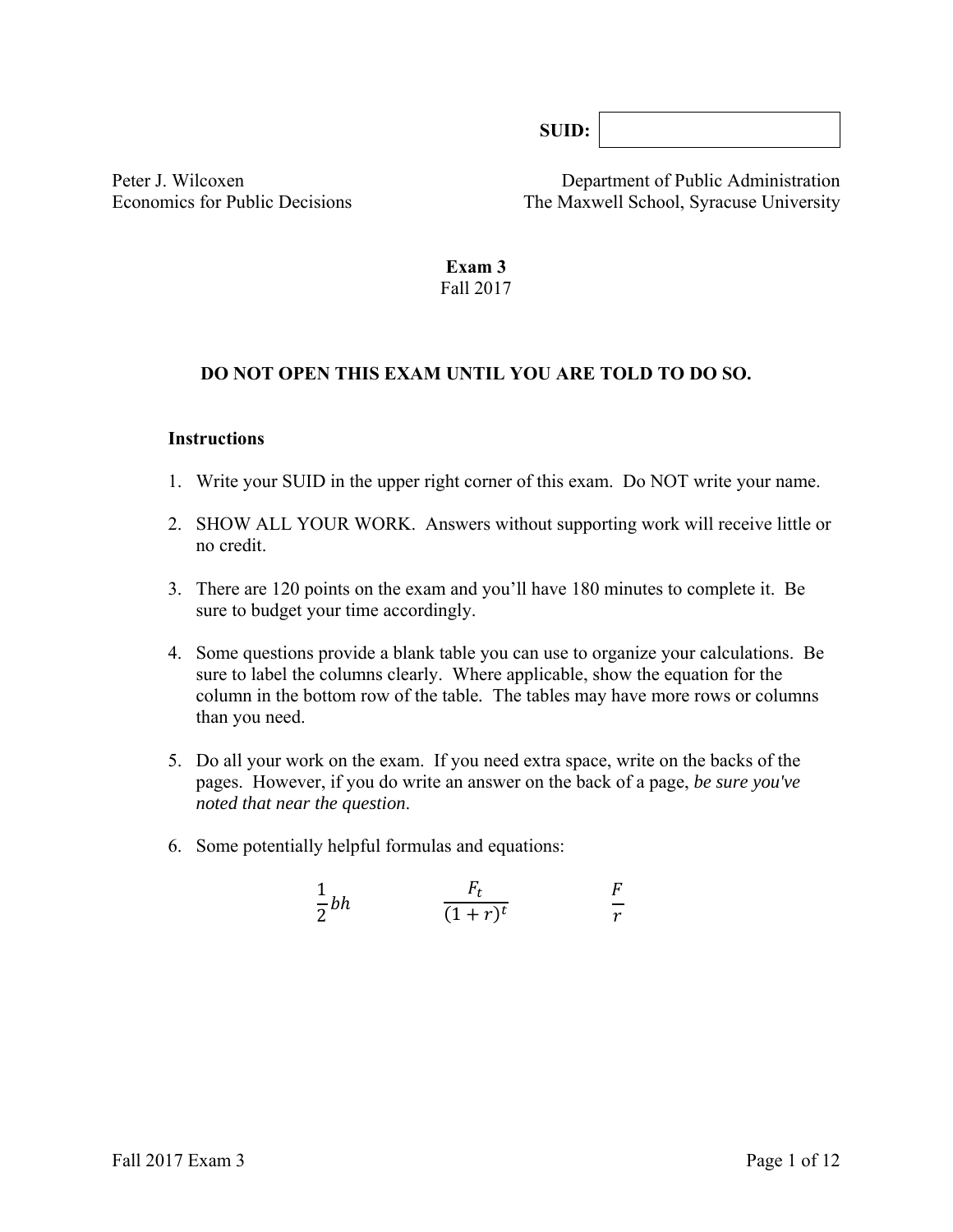### **Question 1 (15 points)**

Suppose that children in two neighborhoods (A and B) near a major highway have unusually high rates of asthma, and the rates have been shown to be due to exposure to vehicle exhaust. Neighborhood A is nearest the highway and its cost of extra asthma cases is \$200,000 per year. Neighborhood B is further from the highway but more heavily populated: its cost of extra asthma cases is \$400,000 per year.

The city government would like to reduce the cost of asthma and is considering two policies: M and S. Policy M would move the highway to an unpopulated area. Construction would cost \$1 million per year for years 1 to 8. Beginning in year 9, the asthma rate would drop to normal (no extra cases) in *both* areas. Policy S, in contrast, would focus on renovating the ventilation in buildings in neighborhood A to keep pollutants out of homes and schools. It would cost \$600,000 per year for years 1 to 4. Beginning in year 5, the asthma rate *in A* would drop to normal; the asthma rate in B would not be affected. Under either plan, the government would pay for the construction cost using a tax with a deadweight loss of \$0.20 per dollar of revenue.

Please calculate the net present value of each plan and then indicate which one is best. You may assume that the government uses an interest of 4% (four) in present value calculations.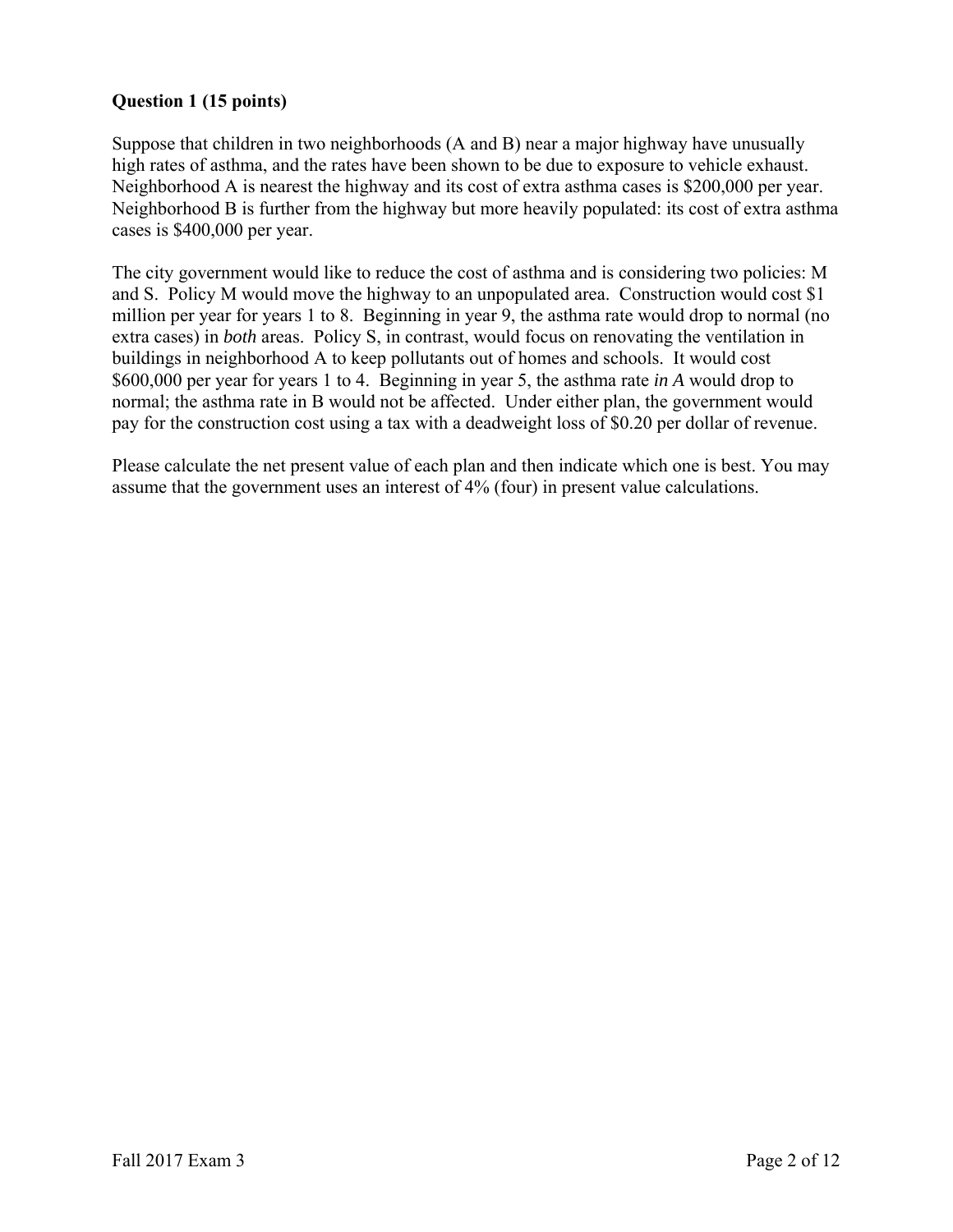## **Question 2 (15 points)**

The government of small city is concerned that development along a nearby river has raised the risk that one of its buildings may be flooded. Historically, the risk has been 0.5% (half a percent) but the city believes there is a 20% chance that development has changed the city's floodplain and the risk of a flood may now be 5%. If a flood occurs, the building would suffer \$5 million of damage. However, the city could spend \$150,000 to renovate the building to make it flood resistant. To keep things simple, you may assume that if the building is renovated, it will not be damaged at all by a flood. Finally, the city could also hire an engineering firm to determine whether the floodplain has changed before making a decision on the renovation. The firm's determination would be infallible: the city would know for certain whether or not the building is in the floodplain (and thus whether or not the risk has increased).

Please determine the maximum the city would be willing to pay for the test. To keep things simple, you may assume that everything (decisions, renovation, possible flooding) happens in one period, and there is at most one flood.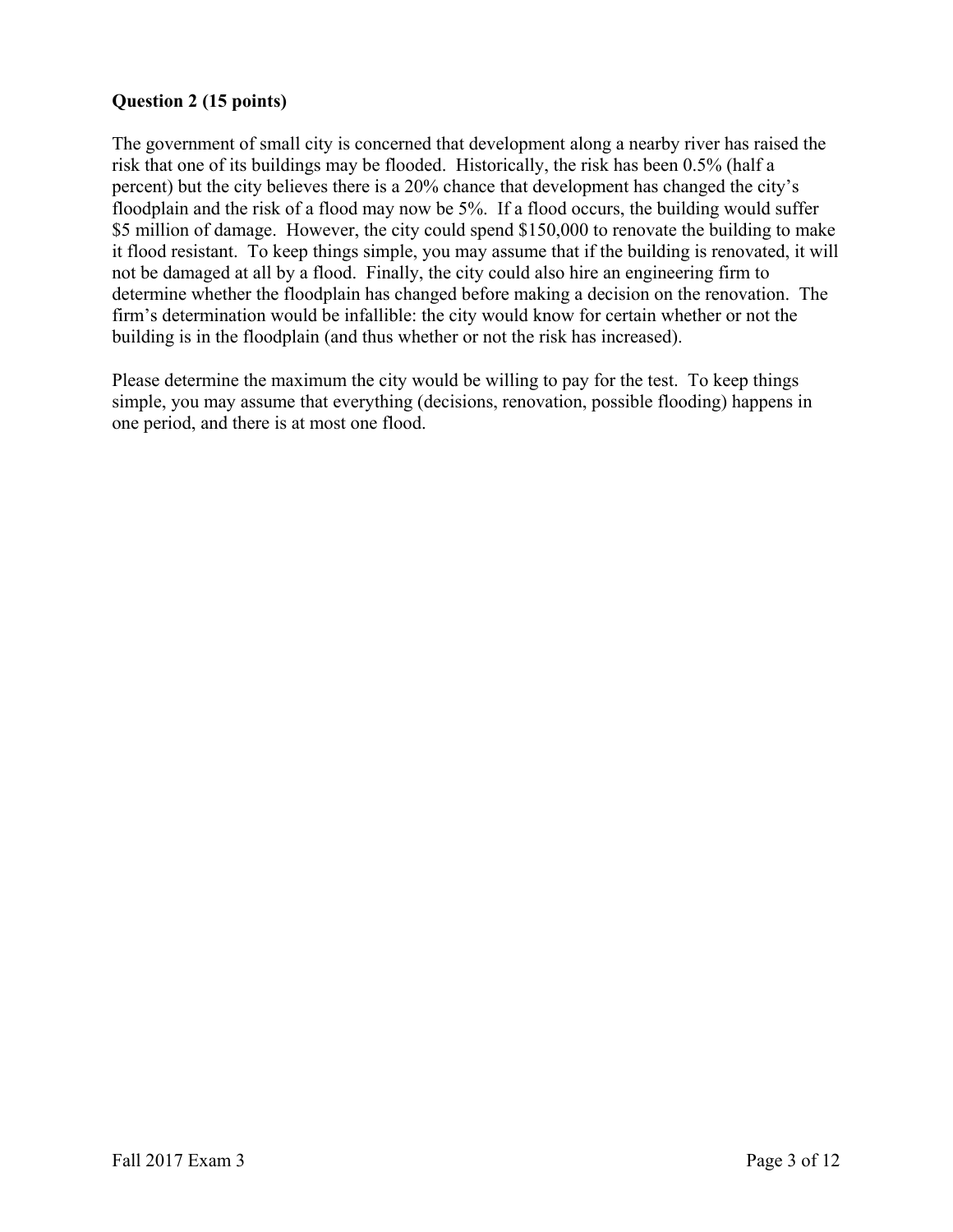# **Question 3 (15 points)**

A city with an aging fleet of diesel buses is considering two options for replacing them. Option N would use buses powered by natural gas. It would cost \$5 million in year 0, last for 20 years (years 1 to 20), and produce \$750,000 of benefits every year in reduced fuel costs and lower pollution. Option E would use electric buses instead. It would cost \$12 million in year 0, last for 20 years (1 to 20), and produce \$1.25 million of benefits each year in lower fuel costs, lower pollution, and cheaper maintenance. However, the city is aware that the cost of electric buses may fall as the technology develops. It believes there is a 50% chance that in 5 years the cost of option E will drop to \$8.25 million (otherwise it will remain \$12 million). The city could continue using the diesel buses and wait to make the decision about new buses in year 5 after it is clear whether or not the price falls. If it does so, the cost would occur in year 5 and the benefits would arrive in years 6 to 25.

Assuming the city is risk-neutral and uses an interest rate of 5% in present value decisions, please determine what the city should do.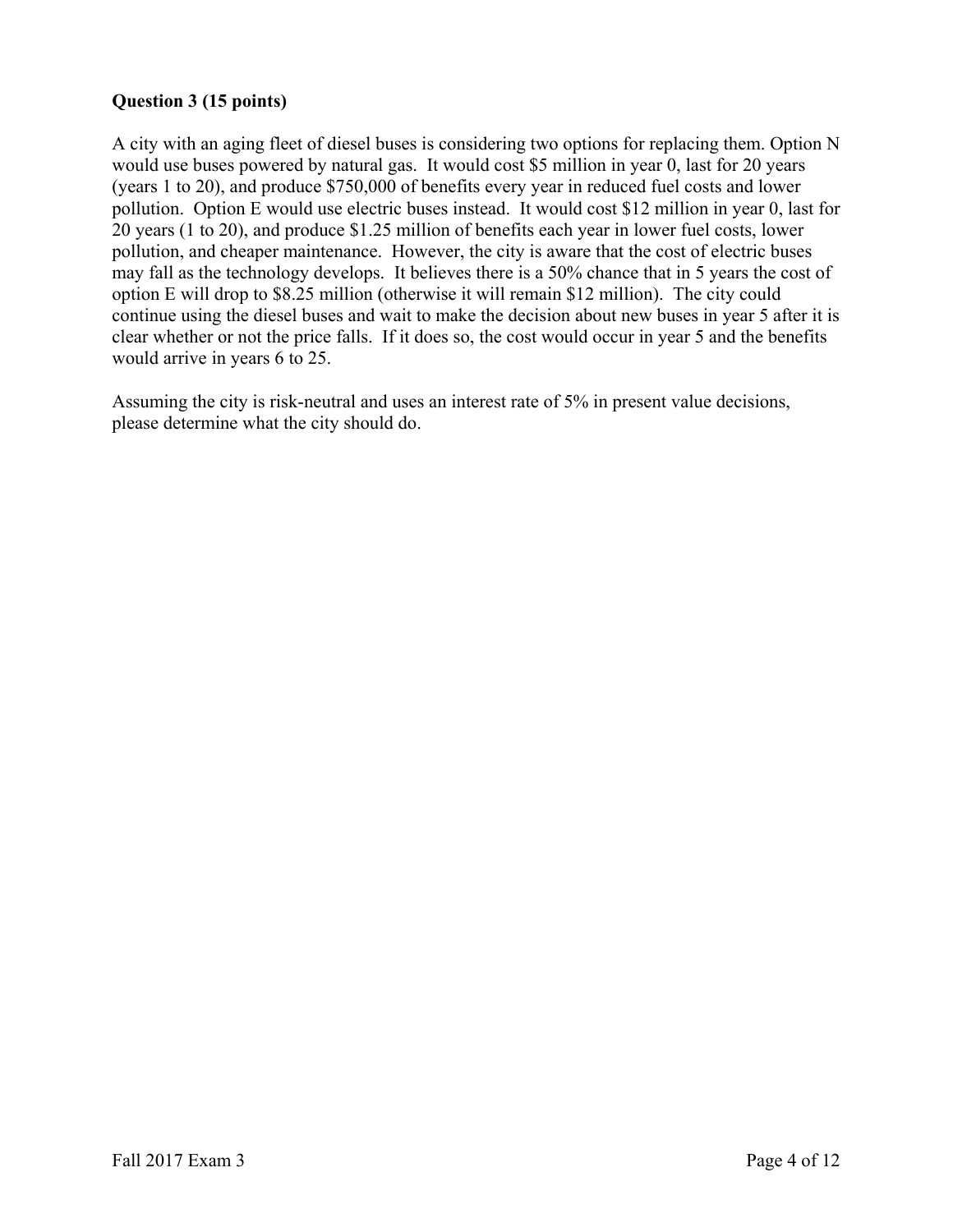# **Question 4 (15 points)**

Some states are now using artificial intelligence (AI) during the sentencing phase of trials to determine the risk that a defendant will commit additional crimes (reoffend). However, the algorithms are not infallible. This question explores one aspect of the issue.

Suppose that defendants fall into two types: those that are likely to reoffend (type R), and those that are not (type N). The probability that any given defendant is type R is  $25\%$ . Further, suppose that each defendant receives one of two possible sentences: incarceration (I) or probation (P). Ideally, type-R defendants would be incarcerated (call that outcome RI) and type-N defendants would receive probation (outcome NP). In practice, two kinds of mistakes are possible: (1) giving an R defendant probation (so they are out in the community and can commit additional crimes; call that RP), or (2) incarcerating an N defendant (it's expensive and they may become more serious criminals; call that NI). To keep things simple, let the payoff from a correct outcome (RI or NP) be \$0 and the payoff from an incorrect outcome (RP or NI) be a *loss* of \$500,000. That is, the payoffs of bad outcomes will be measured as losses relative to good outcomes. Finally, suppose that the courts make sentencing decisions based on expected value.

(a) Suppose that initially no information is available about a given defendant's type. What is the expected payoff of each type of sentence? Which will be used? How many incorrect decisions of each type will there be, on average, for every 100 defendants?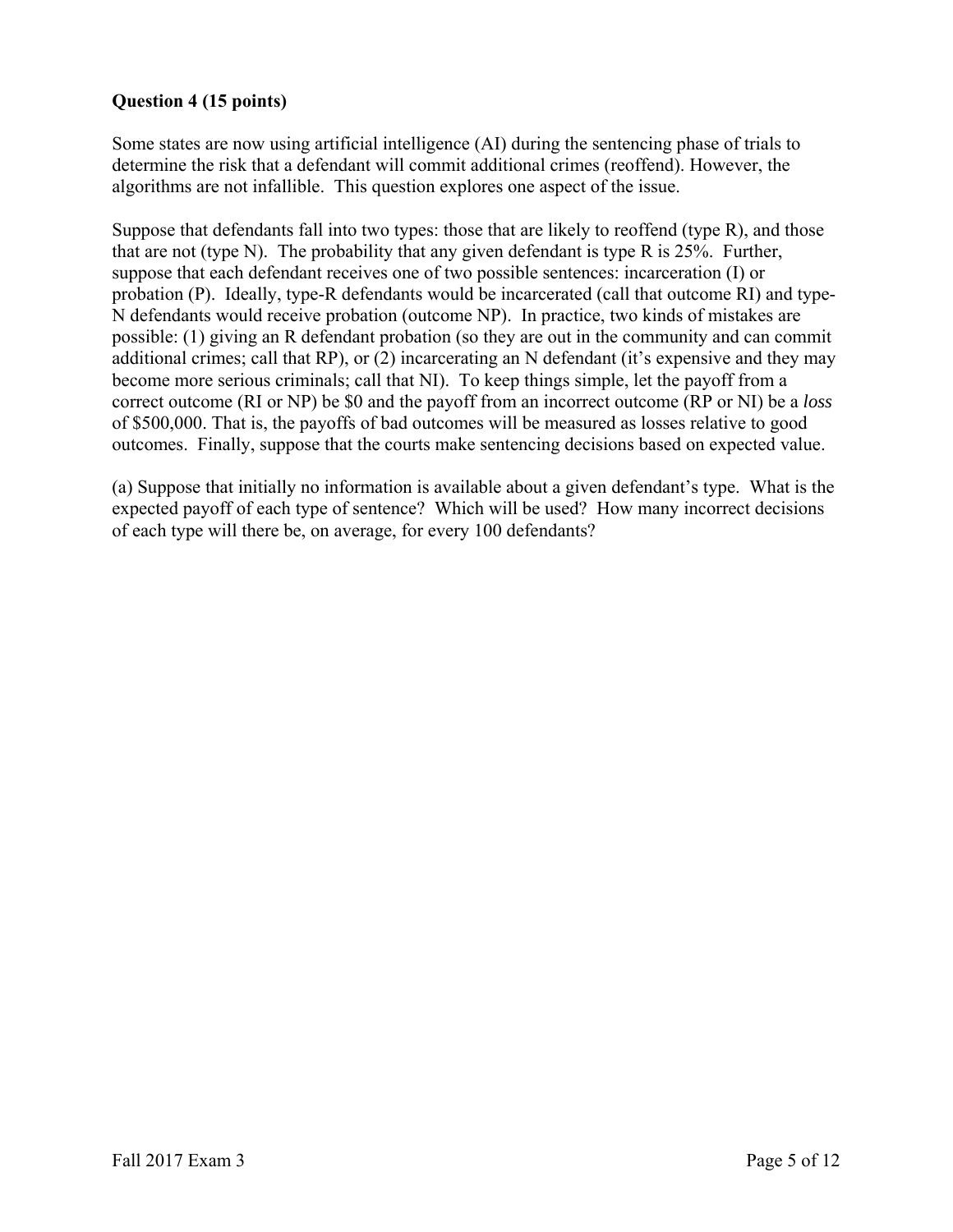### **Question 4, continued.**

(b) Now suppose that an AI algorithm can be used to evaluate the defendant. However, the algorithm is not perfect. It has a 10% chance of reporting that a high-risk type-R defendant is a low risk type N, and a 20% chance of reporting that a low risk type-N defendant is a high risk type R. The company providing the algorithm charges \$5,000 for an evaluation. Please determine whether the courts will use the test. How will the number of incorrect decisions of each type for every 100 defendants compare to the results from part (a)?

In practice, the use of these systems is controversial because there is evidence to suggest that *some AI algorithms (which are often owned by private companies and not fully disclosed) may produce racially biased results. That would occur if the type-N-reported-as-type-R error occurred much more for one race than another. For this question, however, you can leave that complication out and assume that the system is not biased.*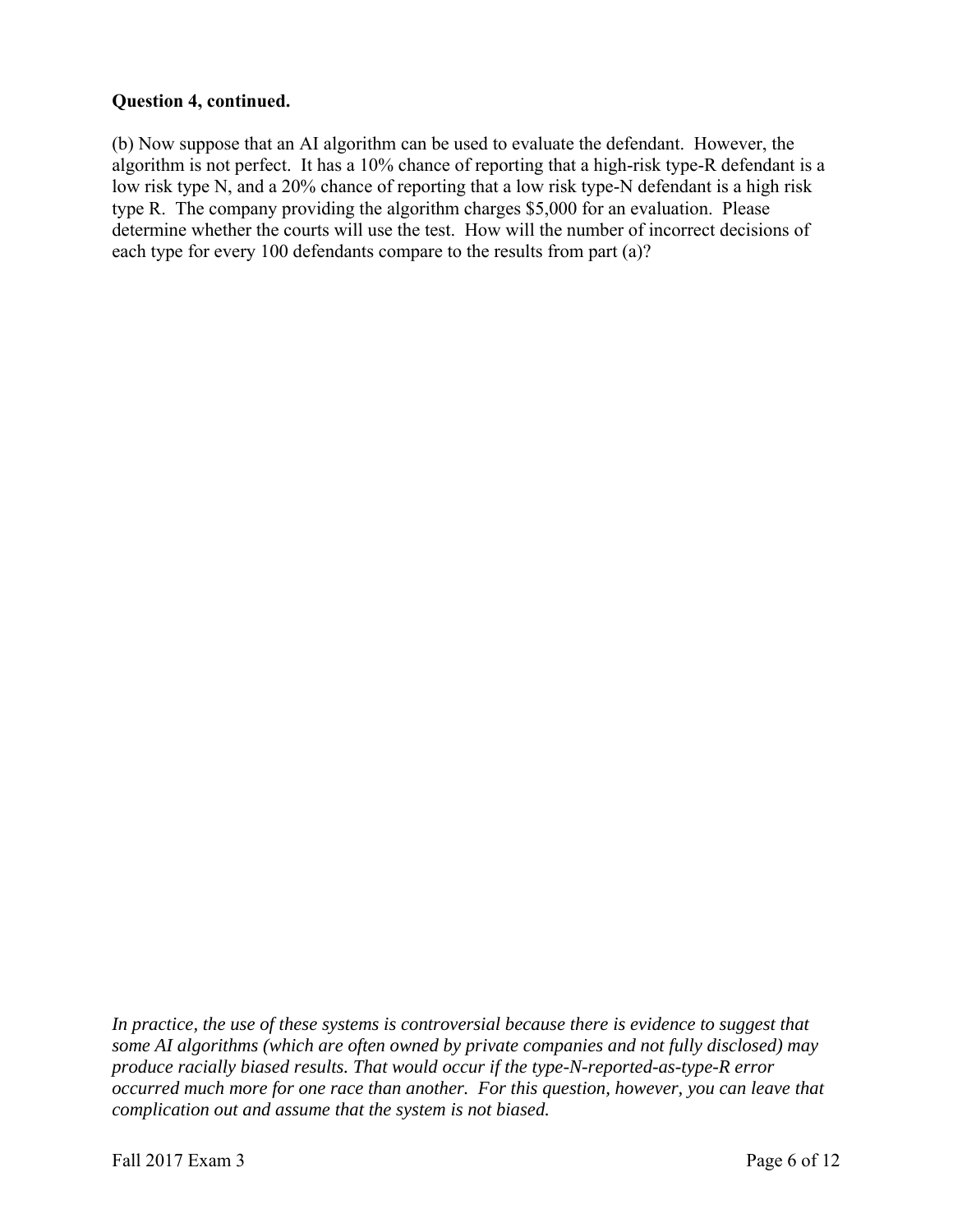# **Question 5 (15 points)**

A non-profit organization provides advice on environmental sustainability to small towns in New York. It has total costs given by the following equation:  $TC = 500 + 20 * Q^2$ , where Q is the number of towns it serves. It believes the demand for its advice is given by the equation  $P =$  $900 - 30 * Q$ , and there are no other organizations nearby providing a similar service. The organization wishes to serve as many towns as possible without running a deficit.

What price should the organization charge and how many towns will it be able to serve? How much profit will it earn? As a hint, the value of Q is between 12 and 22, inclusive.

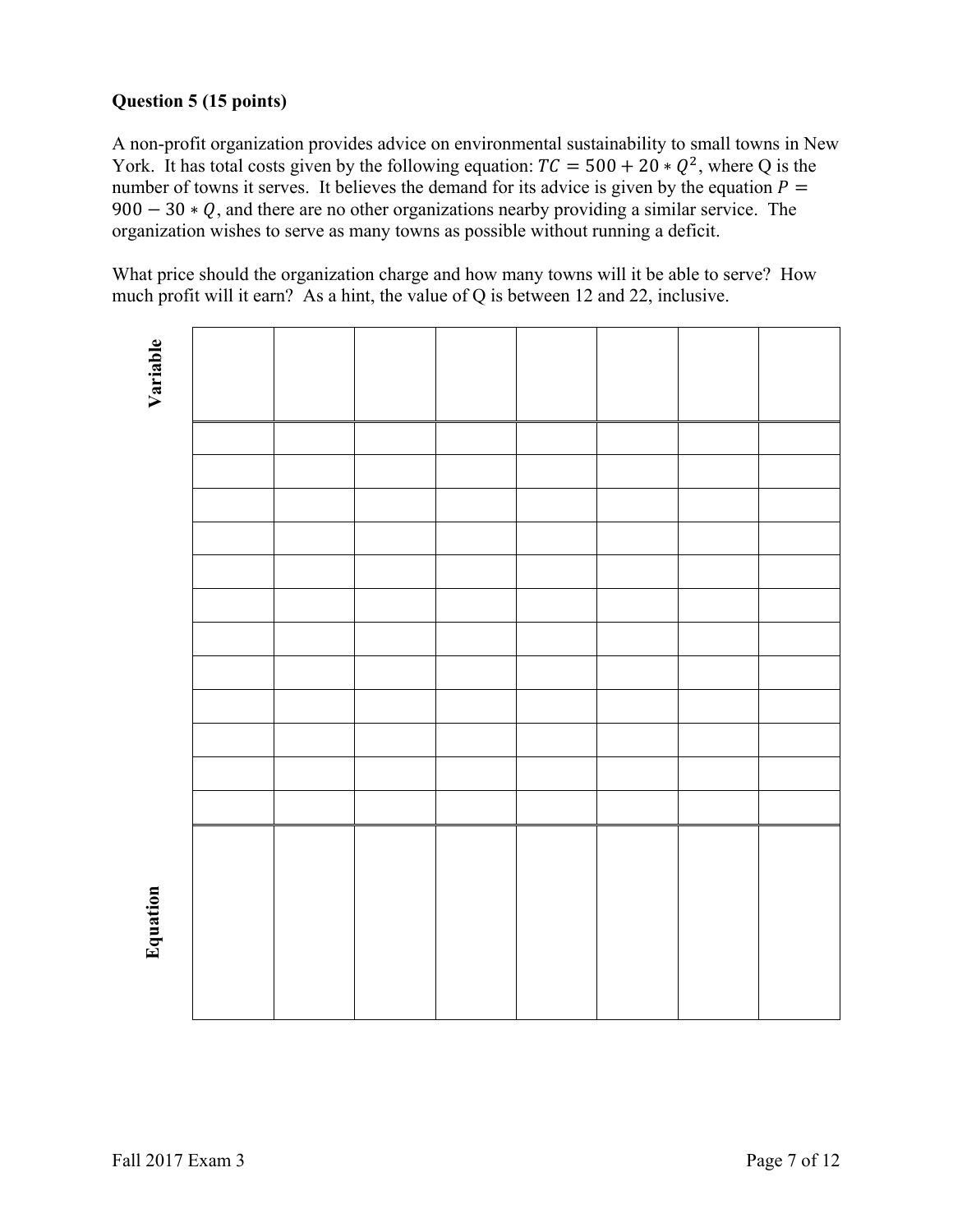# **Question 6 (15 points)**

One way to address climate change would be to develop an inexpensive technology for "carbon capture and storage" (CCS) that would keep the carbon dioxide produced by power plants from being emitted into the atmosphere. Suppose a profit-maximizing firm is considering a research project to develop a CCS technology. If it succeeds, the annual demand for the technology would be given by  $P = 3800 - 100^{\circ}Q$  and production costs would be given by  $TC = 200^{\circ}Q$ . Assuming the firm is able to develop the technology, what price would it charge and what quantity would it produce in each year during the time it is a monopolist? What profits will it earn each year? As a hint, the quantity will be between 15 and 25.

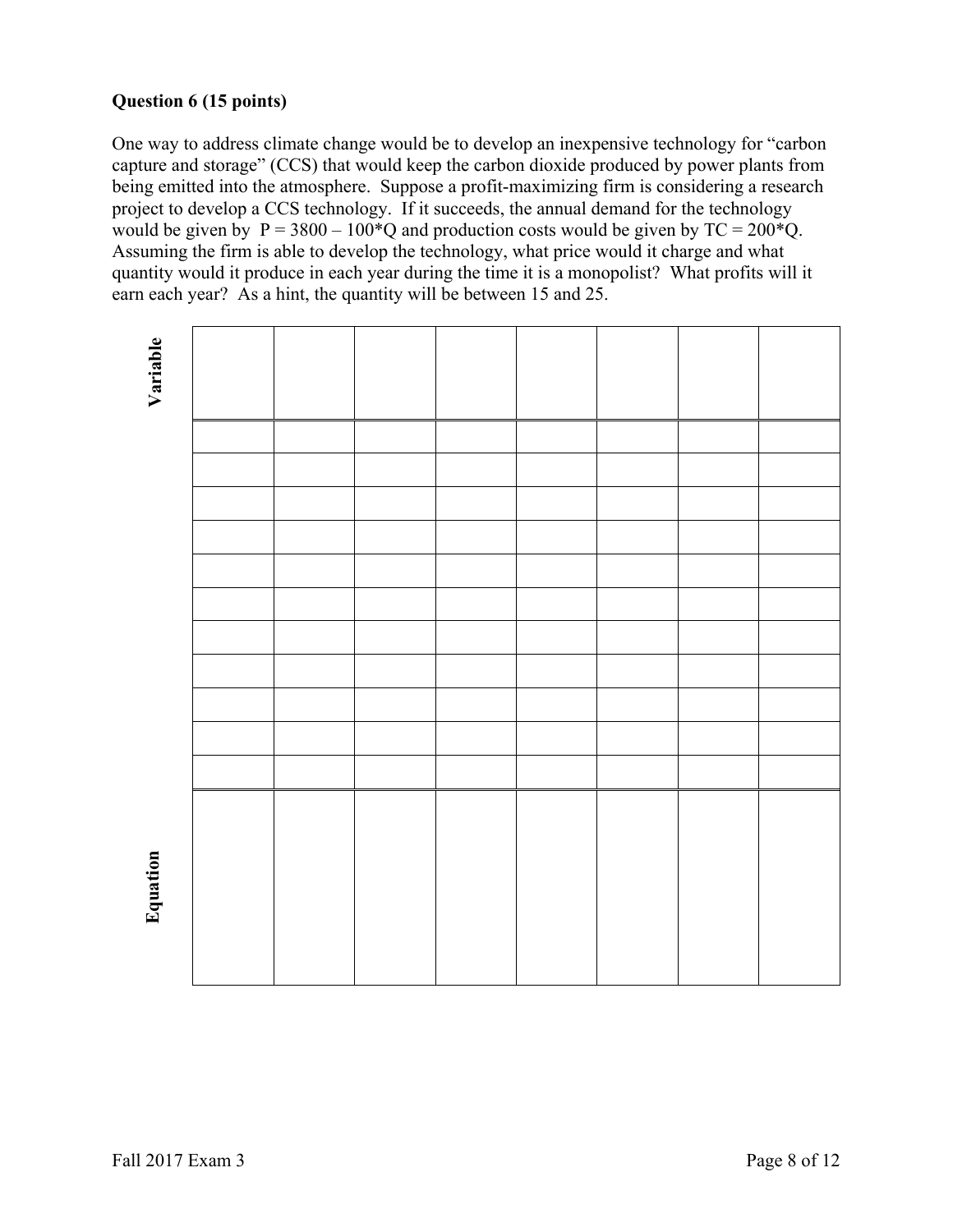# **Question 7 (15 points)**

Now suppose the research project in Question 6 would cost \$300,000 and there is only a 10% chance it would succeed. If the project succeeds, the firm would be a monopolist for 20 years (years 1-20). After that, other firms would enter the market, the price would fall to \$200, and the firm's profits would drop to 0.

(a) Please calculate the expected net present value of the research project assuming that the firm uses an interest rate of 5% in present value calculations. Should the firm undertake it?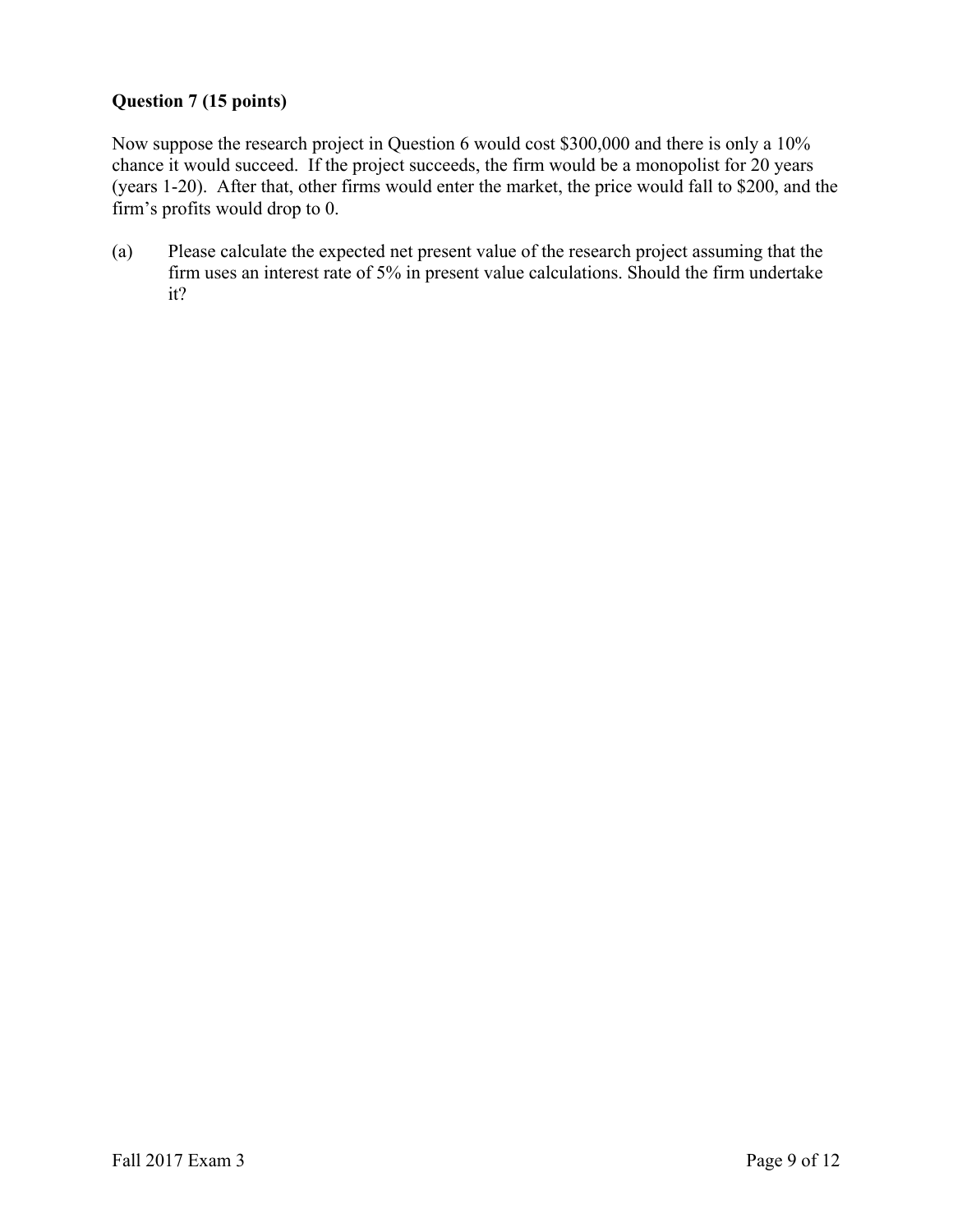### **Question 7, continued**

(b) The government is interested in the CCS project for two reasons. As usual, it values the consumer surplus the technology would produce if the project succeeds. In addition, however, it cares about the reduction in carbon dioxide emissions. To keep things simple, suppose that each unit of the technology would produce \$5,000 of positive externalities in the year it was sold. For example, 3 units sold in year 4 would produce \$15,000 of positive externalities in year 4. Using an interest rate of 5%, what is the total expected present value of the sum of the CS and the externality benefits during and after the patent period?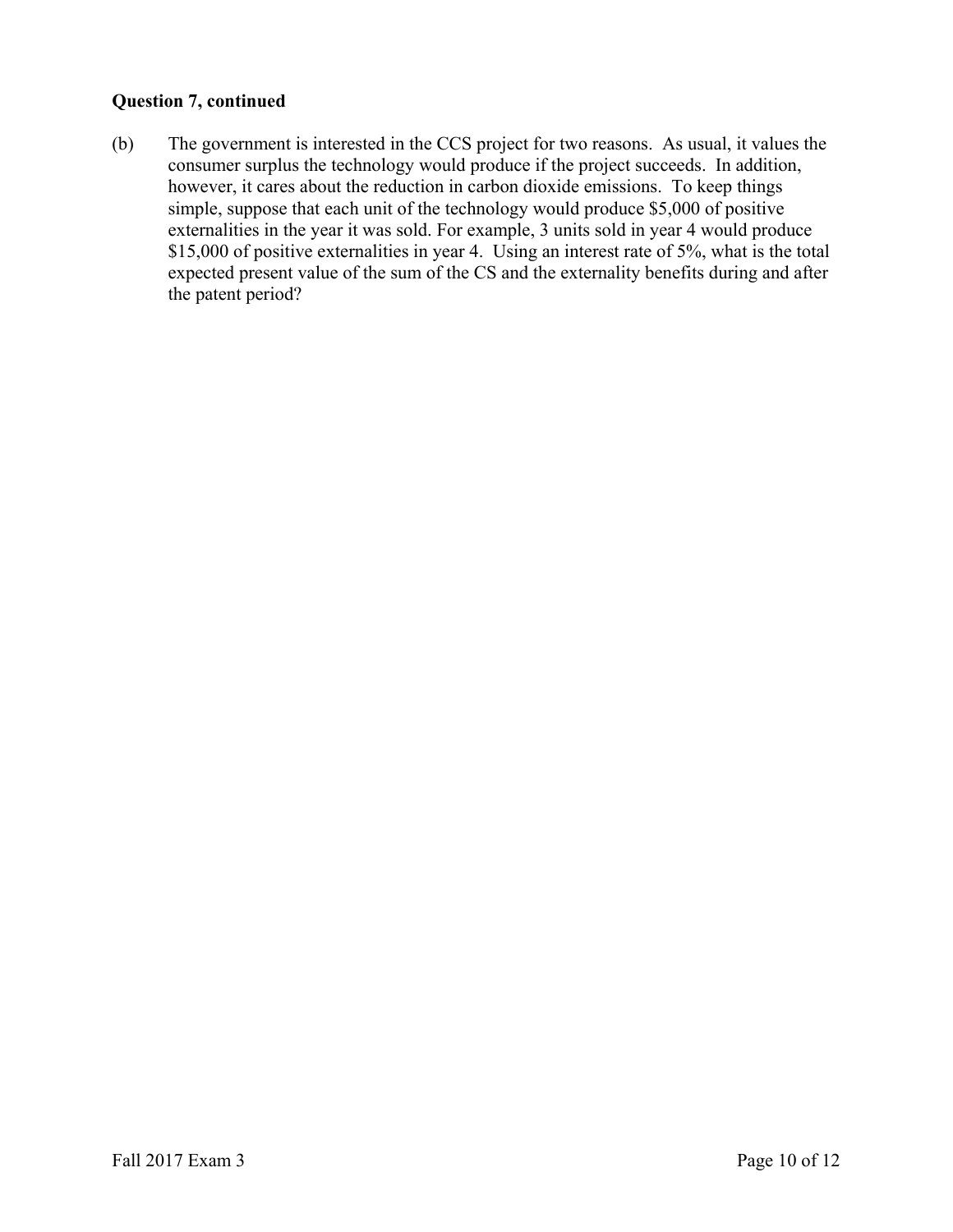### **Question 8 (15 points)**

Finally, suppose the government proposes the following policy. It will provide the firm with a \$150,000 grant to undertake the project. In addition, the government promises that if the project succeeds, it will pay the full value of the externality to the firm during the patent period. (In the example above, 3 units sold in year 4 would cause the government to pay the firm \$15,000 that year.) However, the firm believes there is a 40% change the policy will be repealed after the next election and it won't get the externality payments. To keep things simple, assume the repeal would happen in year 0 but after the firm had invested in the project: thus, there is a 60% chance the firm would get all of the externality payments and a 40% it would get none of them. The firm would get the initial \$150,000 whether or not the policy was repealed. Also, you may assume the externality payment would be a lump sum and would not change the firm's decision on the quantity to produce.

Would this policy induce the firm to undertake the project?

*This is an issue known as policy risk. The credibility of policies (the perceived likelihood that the government will carry out future promises) can have a big impact on policies intended to encourage long term investments.*